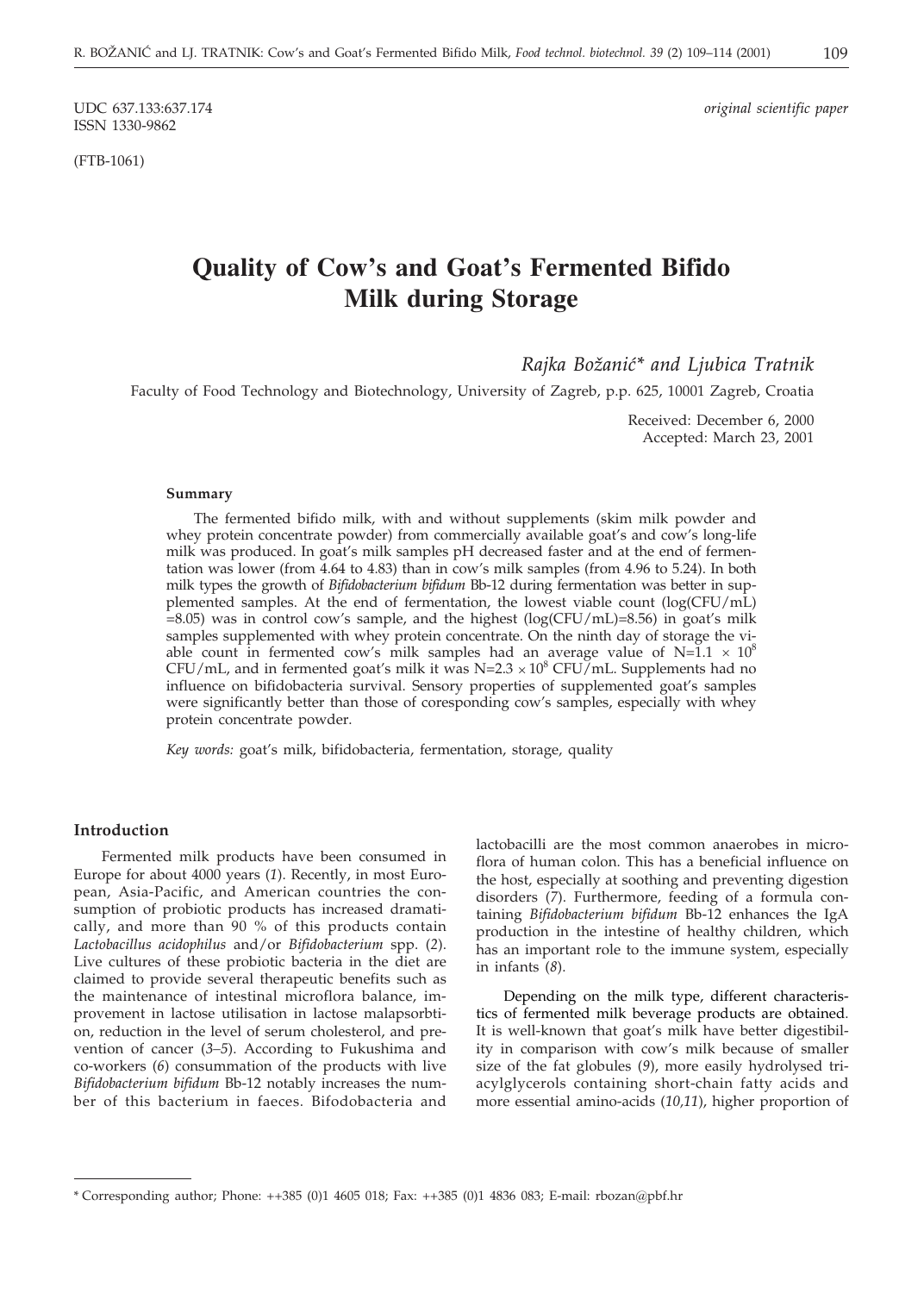soluble minerals (*12*) and smaller size of casein micelles (*13–15*). Although goat's milk is used for therapeutic purposes, especially because of its antiallergenic effect (*16*), it was still not thoroughly investigated.

The presence of different supplements in milk used for fermentation can also improve sensory and nutritive characteristics of the products. Besides the milk powder, which is commonly used as a supplement in the production of fermented milk beverages, the whey protein concentrates, either in liquid or powder (*17–19*) form, can be used as well. Whey proteins have supreme biological value due to favourable composition of the essential amino acids (*20*). Apart from increased nutritive value of fermented milk beverages, the whey proteins stimulate the growth of several strains of lactic acid bacteria, as well as bacterial fermentation products, including primary metabolites such as lactic acid, acetic acid, carbon dioxide, diacetil and acetaldehyde. This is extremely important for intestinal lactic acid bacteria, which grow slowly in milk and are also poor producents of mentioned metabolites (*5,21*). The *Bifidobacterium* ssp. strains, that grow slowly in milk and produce insufficient taste and aroma in products, are often combined with other lactic acid bacteria to facilitate acidification (*2,22*), although the milk beverages fermented with monoculture of bifidobacteria can be found on the market as well.

In this paper the influence of whey protein concentrate and skim milk powder addition on cow's and goat's milk fermentation with probiotic bacterium *Bifidobacterium bifidum* Bb-12 was investigated. Also, microbiological and sensory quality of produced beverages were determined during nine days of storage at refrigerator temperature.

# **Materials and Methods**

# *Materials*

The commercial goat's and cow's long-life milk typified on 3.2 % fat was used. Skim milk powder (mp) contained 0.05 % milk fat, 4.0 % moisture, and pH=6.7, and the whey proteins concentrate powder (wpc) contained 60.0–60.5 % proteins, 3.1 % moisture, 4.7 % ash, and pH=6.5, obtained by kidness of LURA d.d. Dairy Company, Zagreb. Direct Vat Set (DVS) culture *Bifidobacterium bifidum* Bb-12 (identified as *Bifidobacterium lactis* (*8*)) was obtained from Christian Hansen's A/S, Denmark.

#### *Optimisation of production*

In preliminary experiments the optimal quantity of skim milk powder (mp) and whey protein concentrate powder (wpc) for fermentation were determined. Supplements were used in quantities of 1, 2 and 3 % ( $w/v$ ). The amount of supplements was determined on the basis of sensory evaluation of fermented milk samples conducted after 24 h of storage at 5 °C.

#### *Fermented bifido milk production*

Goat's and cow's milk were divided in three portions. In the first two portions of milk, milk powder or whey protein concentrate were added in predetermined quantity. The third portion served as a control sample. In order to obtain whey protein denaturation and incorporation in coagulum structure, samples were heated to 90 °C and then cooled to fermentation temperature of 37 °C. All milk samples were inoculated with 2 % inoculum of DVS culture and 1.5 dL aliquots were distributed in sterile buttercups. Inoculum of DVS culture was prepared according to the producer's recommendation (2 g/10 L). Fermentation was conducted until pH=4.6 was reached. Fermented milk was cooled with water and stored in the refrigerator  $(5 \degree C)$  for nine days. The acidity, microbiological and sensory analyses were conducted periodically  $(3<sup>rd</sup>, 6<sup>th</sup>$  and 9<sup>th</sup> day).

Each experiment was repeated five times, and the results are presented as averages.

#### *Analysis*

Viable count was determined by the standard microbiological methods on MRS agar (Biolife, Italy). Anaerobe incubation was conducted in anaerobic jars at 37 °C for 48 h. The pH values were determined using a pH-meter (»Knick«, type 647-1). Titritable acidity (°SH) was determinated by the Soxhlet-Henkel method, proteins by the Kjeldahl method, total solids (drying at 105 °C until constant mass) and ash content (at 550 °C) were analysed according to the National Standard (*23*). Lactose was analysed by the Luff-Schoorl method (*24*). The sensory properties of fermented beverages were evaluated by the panel group of 5 sensory analysts, using 20 points scoring system. The points were obtained by multiplication of the scores for each property (1–5) with weighted factor (Fw) (*25*). The analysis of variance was used to examine the statistical significance between samples and between sensory scores of the same samples during storage.

# **Results and Discussion**

Chemical composition and acidity of commercially available goat's and cow's long-life milk used for production of fermented bifido milk are shown in Table 1. Goat's milk had lower total solids (10.90 %) than cow's milk (11.39 %). Although the ash quantity from goat's milk was higher for 6.6 %, the proteins quantity was very low (2.25 %) in comparison with the cow's milk (3.03 %). The pH of both milks was almost identical  $(\Delta pH=0.01)$ , while titritable acidity of cow's milk was slightly lower ( $\Delta$ °SH=0.40).

Table 1. Chemical composition and acidity of commercially available long-life cow's and goat's milk used for production of fermented bifido milk (n=5)

| Composition and acidity |                       | Cow's milk | Goat's milk |
|-------------------------|-----------------------|------------|-------------|
| Total solids $(\%)$     |                       | 11.39      | 10.90       |
| Ash $(\% )$             |                       | 0.71       | 0.76        |
| Fat $(\%)$              |                       | 3.20       | 3.20        |
| Lactose $(\% )$         |                       | 4.88       | 4.16        |
| Proteins $(\% )$        |                       | 3.03       | 2.25        |
| Acidity                 | pН                    | 6.64       | 6.65        |
|                         | $\mathrm{^{\circ}SH}$ | 7.60       | 8.00        |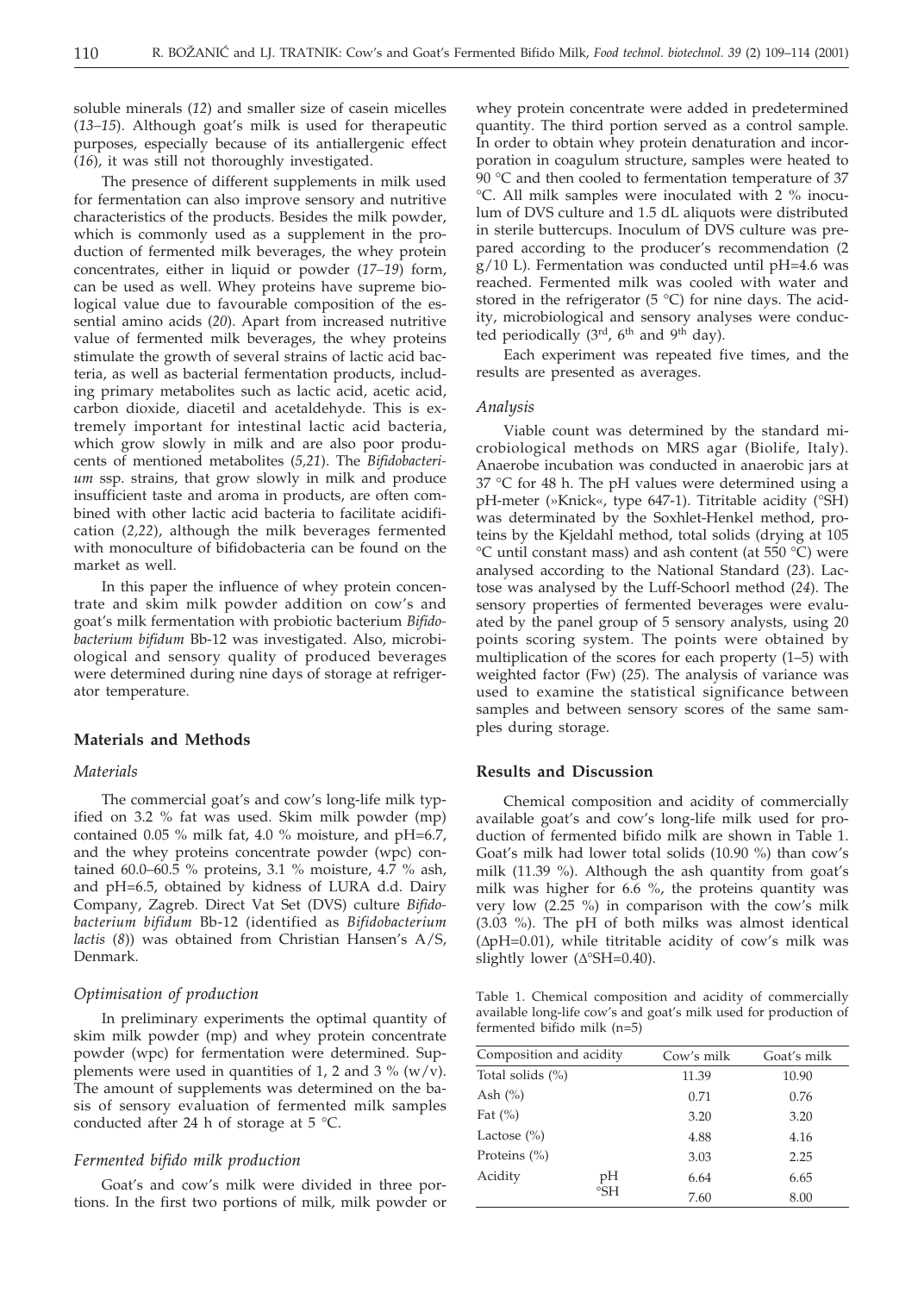| Sensory<br>characteristics | Fermented samples |       |       |       |       |       |       |  |
|----------------------------|-------------------|-------|-------|-------|-------|-------|-------|--|
|                            | $\mathsf{C}$      | Cmp   | Cmp   | Cmp   | Cwpc  | Cwpc  | Cwpc  |  |
|                            |                   | $1\%$ | $2\%$ | $3\%$ | $1\%$ | $2\%$ | $3\%$ |  |
| Appearance                 | 1.0               | 1.0   | 1.0   | 1.0   | 1.0   | 1.0   | 1.0   |  |
| Colour                     | 1.0               | 1.0   | 1.0   | 1.0   | 1.0   | 1.0   | 1.0   |  |
| Odour                      | 2.0               | 2.0   | 2.0   | 2.0   | 2.0   | 2.0   | 2.0   |  |
| Consistency                | 2.4               | 3.0   | 3.6   | 3.6   | 3.6   | 4.0   | 4.0   |  |
| Flavour                    | 6.0               | 10.8  | 10.8  | 10.8  | 9.6   | 9.6   | 9.6   |  |
| $\Sigma$                   | 12.0              | 17.8  | 18.0  | 18.0  | 17.2  | 17.6  | 17.6  |  |
|                            |                   |       |       |       |       |       |       |  |
|                            | G                 | Gmp   | Gmp   | Gmp   | Gwpc  | Gwpc  | Gwpc  |  |
|                            |                   | $1\%$ | $2\%$ | $3\%$ | $1\%$ | $2\%$ | $3\%$ |  |
| Appearance                 | 1.0               | 1.0   | 1.0   | 1.0   | 1.0   | 1.0   | 1.0   |  |
| Colour                     | 1.0               | 1.0   | 1.0   | 1.0   | 1.0   | 1.0   | 1.0   |  |
| Odour                      | 2.0               | 2.0   | 2.0   | 2.0   | 2.0   | 2.0   | 2.0   |  |
| Consistency                | 1.2               | 3.6   | 4.0   | 4.0   | 3.6   | 4.0   | 4.0   |  |
| Flavour                    | 9.6               | 10.8  | 10.8  | 10.8  | 11.4  | 12.0  | 12.0  |  |
| Σ                          | 14.6              | 18.4  | 18.8  | 18.8  | 19.0  | 20.0  | 20.0  |  |

Table 2. Sensory scores of fermented cow's (C) and goat's (G) bifido milk, without and with the addition of 1, 2 and 3 % milk powder (mp) or whey protein concentrate powder (wpc) (1 day after manufacture)

The preliminary experiment was conducted in order to establish an optimal concentration of milk powder or whey protein concentrate powder added to milk. The results in Table 2 show the improvement of sensory scores by increased concentration of milk powder and whey protein concentrate from 1 to 2 %, without further improvement at higher concentration.

Fermentations were conducted for 28 h with 2 % of inoculum at 37 °C. At these conditions all samples coagulated.

During fermentation, no expressive pH changes occurred between the samples (Fig. 1); the pH of goat's milk samples decreased faster and at the end of fermentation (the  $28<sup>th</sup>$  hour) they were lower (pH=4.64 to 4.83) than in cow's milk samples (pH=4.96 to 5.24). It may be due to lower buffer capacity effect of goat's samples. At the end of fermentation, only the control goat's sample achieved the pH value of isoelectric point of casein (pH=4.64). Titritable acidity during fermentation (Fig. 1) was higher in supplemented samples, especially with whey protein concentrate addition, regardless of the type of milk. At the end of fermentation, titratable acidity was almost identical in all goat's samples (°SH=31.0– 34.4) and higher than in cow's samples (°SH=24.8–30.2).

The viable count of bifidobacteria at the beginning of the fermentation was  $3.3 \times 10^6$  CFU/mL. In both milk types the growth of bifidobacteria was better in supplemented samples (Fig. 1), while in goat's milk the whey protein concentrate had stronger influence on bifidobacteria growth. The growth of bifidobacteria was in all samples faster in the first seven hours of fermentation and the viable cell count increased at least for one logarithm in this period (in goat's milk sample supplemented with whey protein concentrate (Gwpc) even for 1.65 logarithm). At the end of fermentation the lowest viable cell count (log(CFU/mL)=8.05) was determined in control cow's sample (C), and the highest (log(CFU/mL) =8.56) in goat's sample supplemented with whey protein concentrate (Gwpc). In other samples the number of bifidobacteria was almost identical  $(log(CFU/mL)$  = 8.34–8.43).

Similarly, Rosenthal and Berstein (*26*) found log(CFU/mL)=7.63 of *Bifidobacterium bifidum* at pH=5.88 after 24 h of cow's milk fermentation at 37 °C.

Acidity was slightly enlarged during storage of fermented bifido samples (Fig. 1). In all goat's samples during nine days of storage the pH was lower than in cow's samples (ApH=about 0.5). In supplemented goat's samples the pH (Fig. 1) remained the same during storage. In control goat's sample (G) the pH slightly increased ( $\Delta$ pH=0.23) during 6<sup>th</sup> day and remained unchanged until 9th day of storage (pH=4.72). In goat's samples no significant changes of titritable acidity were noticed after 3rd day of storage. In supplemented cow's samples (Cmp, Cwpc) the pH slightly increased during storage, while in the control sample (C) it did not change notably (Fig. 1).

The viable count during storage did not change considerably in any of the samples (Fig. 1). The most stable were both control samples, recpectively, while supplements had no great influence on bacteria survival. Generally, the viable count was higher in goat's samples having lower pH values. At ninth day of storage the average viable count in cow's samples was  $N=1.1 \times 10^8$ CFU /mL, and in goat's samples  $N=2.3 \times 10^8$  CFU /mL which classifies those products as probiotics ( $N > 10^6$ ) CFU /mL) (*2*).

According to Klaver *et al*. (*27*) the bifidobacteria can hardly tolerate very acid media, but at pH=5.5 most bifido strains can survive well.

In this work the bifidobacteria survived well in most samples until the  $9<sup>th</sup>$  day of storage and the pH slightly increased while titritable acidity decreased.

Sensory evaluation of produced fermented samples (Table 3) showed that the supplemented goat's bifido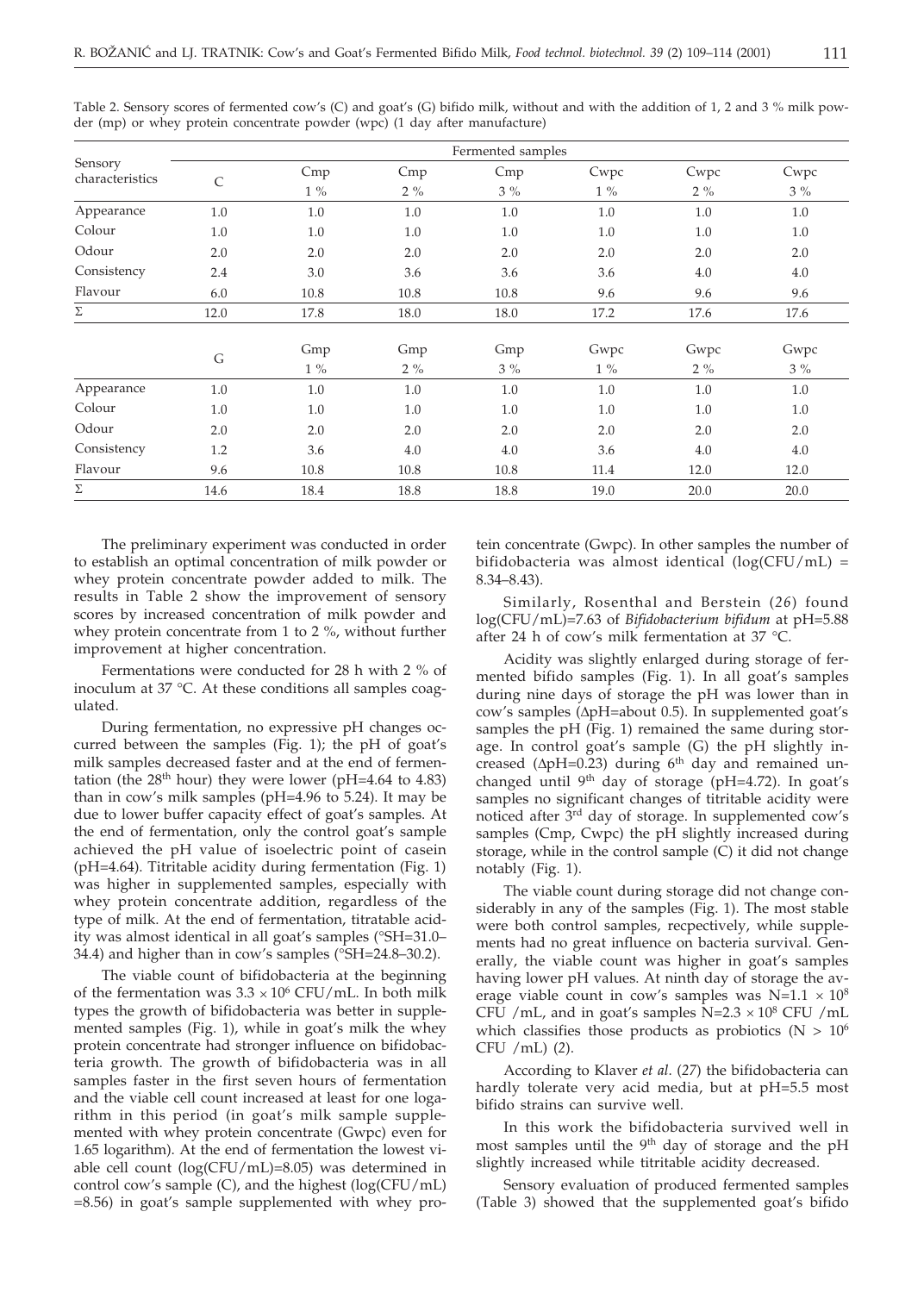

**Fig. 1. Changes of pH values, titritable acidity (°SH) and viable cells of** *Bifidobacterium bifidum* **Bb-12** (log N/mL) during fermentation (28 hours) and storage (9 days) of fermented bifido milk from cow's (C) and goat's (G) milk with and without 2 % milk powder (mp) or 2 % whey protein concentrates (wpc) addition (n=5)

samples have much better characteristics than cow's samples in spite of notably lower proteins content (Table 1). The best scores were obtained for goat's samples supplemented with whey protein concentrate, and according to maximal scores (20.0) obtained during entire storage they were classified as extra class quality samples. The addition of whey protein concentrates improves consistency of fermented milk beverages without syneressis (whey banishment) (*18–20*).

The whey protein concentrate improved the consistency of fermented beverage from cow's milk (Cwpc) as well (Table 3). However, the flavour of these samples was slightly reminiscent of fresh cheese, and the products had less expressed flavour and acidity taste in comparison with other bifido milk samples. Control cow's sample (C) had poor taste and strange, unpleasant aroma. Cow's bifido sample supplemented with whey protein concentrate (Cwpc) had better consistency in comparison with the sample supplemented with milk powder (Cmp). In milk powder-supplemented cow's milk samples with unpleasant sweet taste dominated. During storage its sensory quality decreased constantly (Table 3). The scores dropped from 18.0 total points (the  $3<sup>rd</sup>$  day of storage) to  $16.4$  total points (the  $9<sup>th</sup>$  day of storage).

Control goat's sample (G) had a very poor, almost liquid consistency during entire storage, although the flavour of these samples, except at the beginning of storage (the  $3<sup>rd</sup>$  day), got maximum scores (12.0). Bifido goat's samples supplemented with milk powder (Gmp) had a slightly sweet but pleasant taste and at the end of storage period this sample was also evaluated with maximum scores (Table 3).

Sensory evaluation of fermented bifido milk samples showed that differences between samples are statistically highly significant (P<0.01). Differences in sensory scores of the individual samples during the storage are not statistically significant (P<0.01) (Table 4).

# **Conclusion**

Better sensory properties of bifido milk can be obtained by the addition of 2 % milk powder or whey pro-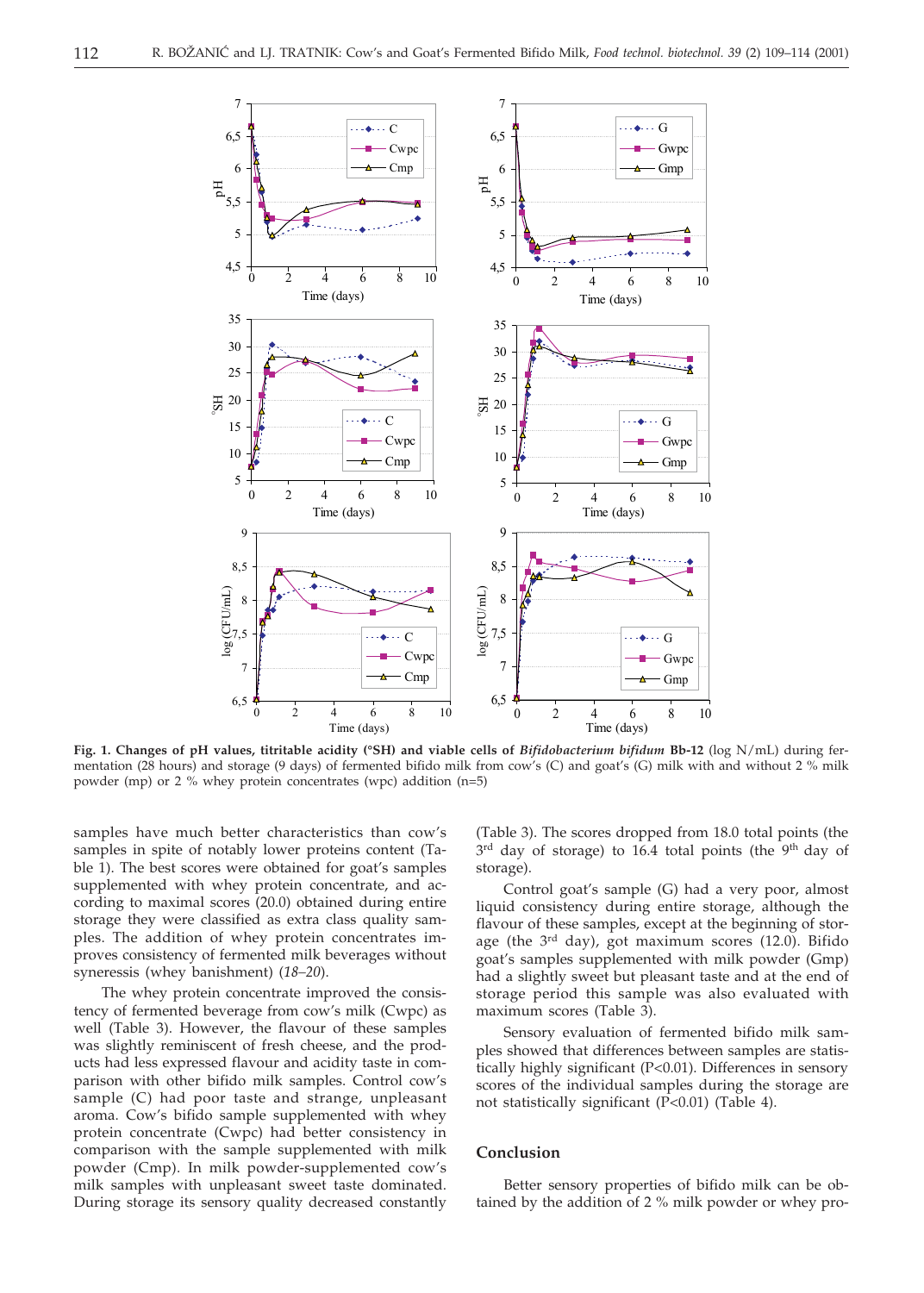Table 3. Sensory scores of fermented cow's (C) and goat's (G) bifido milk with and without addition of 2 % of milk powder (mp) or whey protein concentrate (wpc) during nine days of storage at 5 °C

|                                                                                                     | Characteristics | C    |      | Cmp Cwpc | G    |      | Gmp Gwpc |
|-----------------------------------------------------------------------------------------------------|-----------------|------|------|----------|------|------|----------|
|                                                                                                     | appearance      | 0.6  | 0.6  | 1.0      | 0.8  | 1.0  | 1.0      |
|                                                                                                     | colour          | 1.0  | 1.0  | 1.0      | 1.0  | 1.0  | 1.0      |
| Storage time /<br>$3^{\text{rd}}$<br>day<br>Σ<br>$6^{\rm th}$<br>day<br>Σ<br><sub>q</sub> th<br>day | odour           | 2.0  | 2.0  | 2.0      | 2.0  | 2.0  | 2.0      |
|                                                                                                     | consistency     | 2.4  | 3.6  | 4.0      | 1.2  | 4.0  | 4.0      |
|                                                                                                     | flavour         | 6.0  | 10.8 | 9.6      | 9.6  | 10.8 | 12.0     |
|                                                                                                     |                 | 12.0 | 18.0 | 17.6     | 14.6 | 18.8 | 20.0     |
|                                                                                                     | appearance      | 0.4  | 0.9  | 1.0      | 0.6  | 0.9  | 1.0      |
|                                                                                                     | colour          | 1.0  | 1.0  | 1.0      | 1.0  | 1.0  | 1.0      |
|                                                                                                     | odour           | 2.0  | 2.0  | 2.0      | 2.0  | 2.0  | 2.0      |
|                                                                                                     | consistency     | 2.8  | 2.0  | 4.0      | 1.6  | 3.6  | 4.0      |
|                                                                                                     | flavour         | 4.8  | 12.0 | 9.6      | 12.0 | 12.0 | 12.0     |
|                                                                                                     |                 | 11.0 | 17.9 | 17.6     | 17.2 | 19.5 | 20.0     |
|                                                                                                     | appearance      | 1.0  | 0.6  | 1.0      | 0.2  | 1.0  | 1.0      |
|                                                                                                     | colour          | 1.0  | 1.0  | 1.0      | 1.0  | 1.0  | 1.0      |
|                                                                                                     | odour           | 2.0  | 2.0  | 2.0      | 2.0  | 2.0  | 2.0      |
|                                                                                                     | consistency     | 3.2  | 3.2  | 4.0      | 1.6  | 4.0  | 4.0      |
|                                                                                                     | flavour         | 2.4  | 9.6  | 10.8     | 12.0 | 12.0 | 12.0     |
|                                                                                                     | Σ               | 9.6  | 16.4 | 18.8     | 16.8 | 20.0 | 20.0     |

Table 4. Analysis of variance using the results from Table 3

| Source of | SS          | df | MS —             | F. | P-value                                                            | F crit |
|-----------|-------------|----|------------------|----|--------------------------------------------------------------------|--------|
| variation |             |    |                  |    |                                                                    |        |
| Rows      |             |    |                  |    | 0.4311 2 0.2156 0.2225 0.8044                                      | 4.1028 |
| Columns   |             |    |                  |    | $163.0978$ 5 32.6196 33.6670 6.05 $\times$ 10 <sup>-6</sup> 3.3258 |        |
| Error     |             |    | 9.6889 10 0.9689 |    |                                                                    |        |
| Total     | 173.2178 17 |    |                  |    |                                                                    |        |

tein concentrate in both goat's and cow's milk. During 28 hours of fermentation the pH in goat's milk samples decreased faster and at the end of fermentation these values were lower (from 4.64 to 4.83) than in cow's milk samples (from 4.96 to 5.24) of the same categories. In both milk types the growth of bifidobacteria was better in supplemented samples. At the end of fermentation the lowest number of viable cells was in control cow's sample  $(log(CFU/mL)=8.05)$ , and the highest was in goat's sample supplemented with whey protein concentrate (log(CFU/mL)=8.56). In other samples the number of bifidobacteria was almost identical (log(CFU/mL) =8.34–8.43). Goat's samples showed lower but more stable pH values than cow's samples (ApH about 0.5) during nine days of storage. The presence of supplements had no notable influence on bifidobacteria survival. On

the ninth day of storage an average viable count in cow's (N=1.1  $\times$  10<sup>8</sup> CFU /mL) and in goat's samples (N=2.3  $\times$  10<sup>8</sup> CFU /mL) was higher than 10<sup>6</sup> CFU /mL which classifies these products as probiotics. Sensory evaluations showed that goat's bifido samples have much better characteristics than cow's samples. Control goat's sample had a very poor, almost liquid consistency during the entire period of storage, but a much better flavour than control cow's sample. Sensory properties of both types of bifido milk were notably improved by supplementations. The best scores were obtained for goat's samples supplemented with whey protein concentrate.

### **References**

- *1.* J. Buttriss, *Int. J. Dairy Technol. 50* (1997) 21–27.
- *2.* R. I. Dave, N. P. Shah, *J. Dairy Sci. 81* (1998) 2804–2816.
- *3.* N. P. Shah, *Milchwissenschaft*, *52* (1997) 16–20.
- *4.* M. Strnad, V. Babu{, *Mljekarstvo*, *47* (1997) 201–207.
- *5.* Lj. Tratnik, *Mlijeko tehnologija, biokemija i mikrobiologija,* Hrvatska mljekarska udruga, Zagreb (1998).
- *6.* Y. Fukushima, Y. Kawata, K. Mizumachi, J. Kurisaki, T. Mitsuoka, *Int. J. Food Microbiol. 46* (1999) 193–197.
- *7.* S. Bengmark, *Gastroenterol. Int. 11* (1998) 4–7.
- *8.* Y. Fukushima, Y. Kawata, H. Hara, A. Terada, T. Mitsuoka, *Int*. *J. Food Microbiol. 42* (1998) 39–44.
- *9.* M. A. Mehaia, *Milchwissenschaft, 50* (1995) 260–263.
- *10.* E. Alichandis, A. Polychroniadou, *Sheep Dairy News, 14* (1997) 11–18.
- *11.* P. Hellin, M.-B. Lopez, M.-J. Jordan, J. Laencina, *Lait, 78* (1998) 363–369.
- *12.* L. Gueguen, *INRA, 81* (1997) 67–80.
- *13.* G. F. W. Haenlein, *International Dairy Federation Brussels* (1996) 159–178.
- *14.* J. M. Jandal, *Small Rumin. Res. 22* (1996) 177–185.
- *15.* S. Urbiene, A. Ciuckinas, J. Margelyte, *Milchwissenschaft*, *52* (1997) 427–430.
- *16.* Y. X. Park, *Small Rumin. Res. 14* (1994) 151–154.
- *17.* K. Kailasapathy, D. Supriadi, *Milchwissenschaft*, *53* (1998) 385–389.
- *18.* Lj. Tratnik, R. Bo`ani}, *Mljekarstvo, 46* (1996) 169–181.
- *19.* Lj. Tratnik, Lj. Kr{ev, *Milchwissenschaft, 43* (1988) 695–698.
- *20.* J. N. Wit, *J. Dairy Sci. 81* (1998) 597–608.
- *21.* D. Bury, P. Jelen, K. Kimura, *Int. Dairy J. 8* (1998) 149–151.
- *22.* R. I. Dave, N. P. Shah, *Food Aust. 49* (1997) 64–168.
- *23.* Association of Official Analytical Chemists. *Official Met*hods of Analysis, Vol. II, 16<sup>th</sup> ed., AOAC, Arlington, VA (1995) Secs. 33.2.11.
- *24.* B. Vaji}, *Poznavanje `ive`nih namirnica, mlijeko i proizvodi od mlijeka,* PBF, Zagreb (1963).
- *25.* ISO (TC 34) SC 12 (Secretariat 139) E Sensory analysis DC, 185-02-05 (1985).
- *26.* I. Rosenthal, S. Berstein, *Milchwissenschaft*, *53* (1998) 441–443.
- *27.* M. Klaver, F. Kingma, A. H. Werkamo, *Neth. Milk Dairy J. 47* (1993) 151–164.